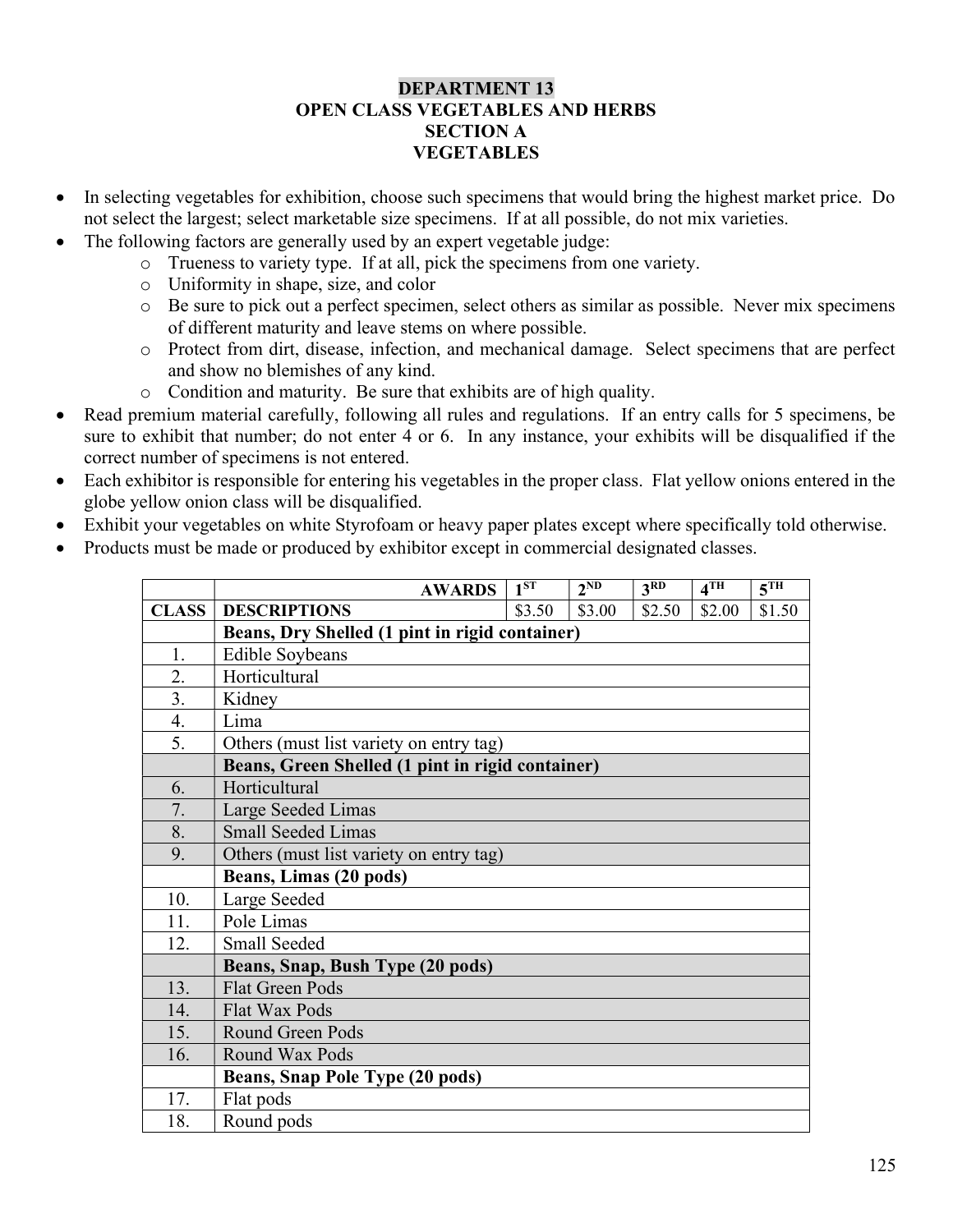|            | Beets (3 specimens, topped), Broccoli, Brussel Sprouts        |  |  |  |  |
|------------|---------------------------------------------------------------|--|--|--|--|
| 20.        | Globe Shaped                                                  |  |  |  |  |
| 21.        | <b>Halflong Beets</b>                                         |  |  |  |  |
| 23.        | Broccoli (1 large head)                                       |  |  |  |  |
| 24.        | Brussel Sprouts (1 pint)                                      |  |  |  |  |
|            | Cabbage (leave outside leaves on the head)                    |  |  |  |  |
| 27.        | <b>Chinese Types</b>                                          |  |  |  |  |
| 28.        | <b>Early Pointed</b>                                          |  |  |  |  |
| 29.        | Danish Ballhead Types                                         |  |  |  |  |
| 30.        | Domestic Round                                                |  |  |  |  |
| 31.        | <b>Flat Types</b>                                             |  |  |  |  |
| 32.        | Red Types                                                     |  |  |  |  |
| 33.        | <b>Savory Types</b>                                           |  |  |  |  |
|            | Carrots (3 roots, topped), Celery, Cauliflower,               |  |  |  |  |
| 35.        | Halflong, Pointed                                             |  |  |  |  |
| 36.        | Halflong, Stump Rooted                                        |  |  |  |  |
| 37.        | Long                                                          |  |  |  |  |
| 39.        | Cauliflower (1head) Any Variety                               |  |  |  |  |
| 41.        | Celery (1 plant in soil) Green Types                          |  |  |  |  |
|            | Corn, Sweet (5 ears husks on)                                 |  |  |  |  |
| 43.        | White                                                         |  |  |  |  |
| 44.        | Yellow                                                        |  |  |  |  |
| 45.        | Bi color                                                      |  |  |  |  |
|            | Cucumbers, Eggplant,                                          |  |  |  |  |
| 50.        | Pickling under 3" (10 specimens)                              |  |  |  |  |
| 51.        | Pickles 3" to 5" (3 specimens)                                |  |  |  |  |
| 52.        | Slicing (3 specimens)                                         |  |  |  |  |
| 55.        | <b>Eggplant (1 specimen)</b> Any Variety                      |  |  |  |  |
| 57.        | <b>Endive (1 plant in soil)</b> Any Variety                   |  |  |  |  |
|            | Garlic (3 bulbs, topped), Horseradish, Kale, Kohlrabi & Leek  |  |  |  |  |
| 59.        | Italian                                                       |  |  |  |  |
| 60.        | Elephant                                                      |  |  |  |  |
| 62.        | Horseradish (3 roots, 1" min. diameter) Any Variety           |  |  |  |  |
| 64.        | Kale (1 plant in soil) Any Variety                            |  |  |  |  |
| 65.<br>68. | Kohlrabi (3 specimens topped) Any Variety                     |  |  |  |  |
|            | Leek (3 stalks) Any Variety<br>Lettuce (1 plant in soil)      |  |  |  |  |
| 70.        | <b>Butterhead Types</b>                                       |  |  |  |  |
| 71.        | Leaf Types                                                    |  |  |  |  |
| 72.        | Other Types                                                   |  |  |  |  |
| 75.        | Muskmelon (1 specimen) Muskmelon & Okra                       |  |  |  |  |
| 78         | Okra (5 specimens) Any Variety                                |  |  |  |  |
|            | Onion Bulbs (3 specimens mature for storage), Peas & Parsnips |  |  |  |  |
| 80.        | Bottle                                                        |  |  |  |  |
| 81.        | Red Flat                                                      |  |  |  |  |
| 82.        | Red Globe                                                     |  |  |  |  |
| 83.        | Sweet Spanish Type                                            |  |  |  |  |
| 84.        | White Flat                                                    |  |  |  |  |
| 85.        | White Globe                                                   |  |  |  |  |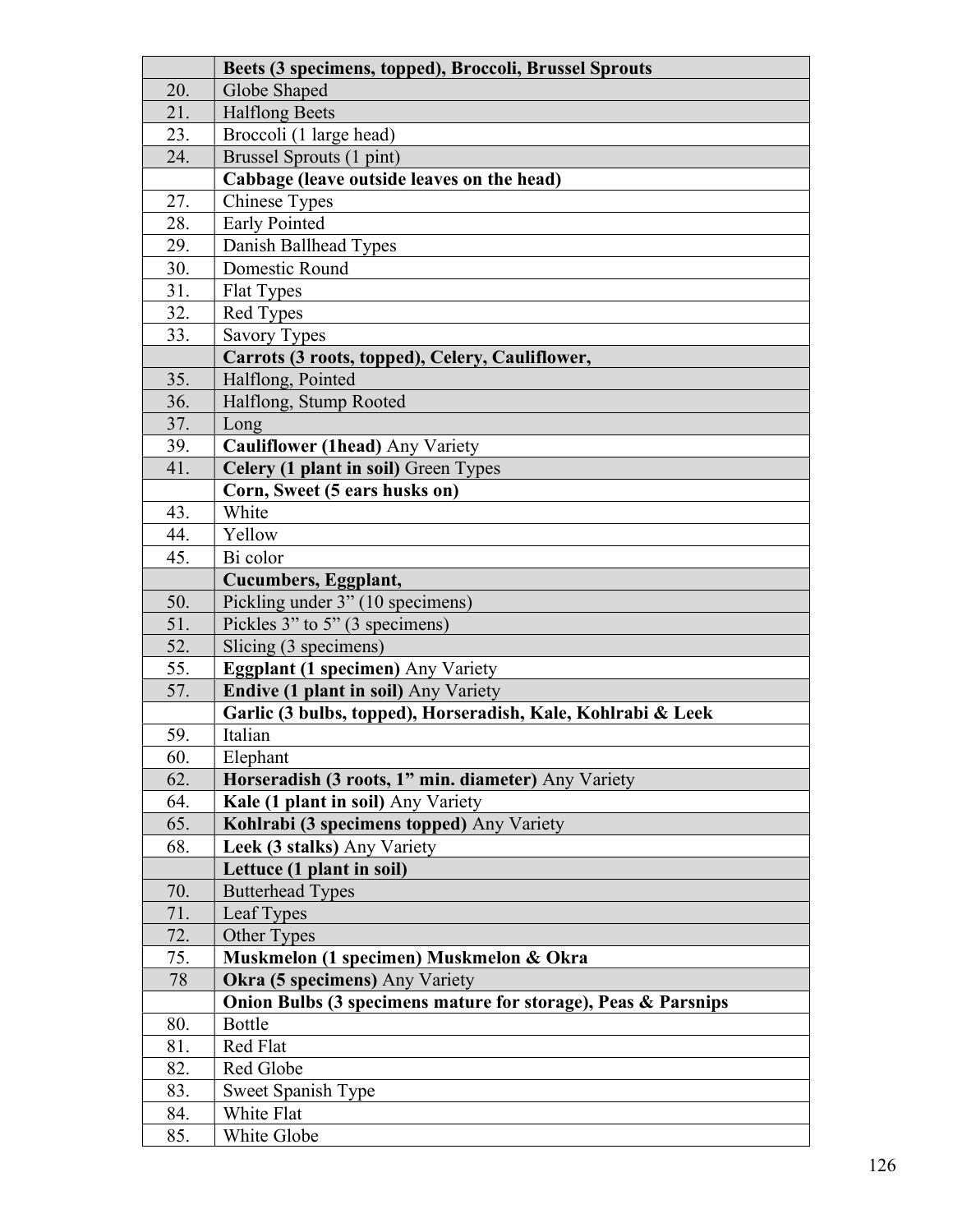| 86.  | <b>Yellow Flat</b>                                                                              |  |  |  |  |
|------|-------------------------------------------------------------------------------------------------|--|--|--|--|
| 87.  | <b>Yellow Globe</b>                                                                             |  |  |  |  |
| 89.  | <b>Onions, Green Bunching (3 specimens)</b> Any Variety                                         |  |  |  |  |
|      | Onion Sets (1 pint mature for storage, in rigid container)                                      |  |  |  |  |
| 91.  | Multiplier                                                                                      |  |  |  |  |
| 92.  | Red, White or Yellow (one color)                                                                |  |  |  |  |
| 98.  | Parsnips (3 specimens, tops off) Any Variety                                                    |  |  |  |  |
| 100. | Peas (10 pods) Any Type                                                                         |  |  |  |  |
|      | Peppers, Hot (3 specimens)                                                                      |  |  |  |  |
| 102. | Long Hungarian Wax                                                                              |  |  |  |  |
| 103. | Round                                                                                           |  |  |  |  |
| 104. | <b>Small Types</b>                                                                              |  |  |  |  |
| 105. | Jalapeno                                                                                        |  |  |  |  |
| 106. | Other types                                                                                     |  |  |  |  |
|      | Peppers, Pimento (3 specimens)                                                                  |  |  |  |  |
| 107. | Green                                                                                           |  |  |  |  |
| 108. | Red                                                                                             |  |  |  |  |
|      | Peppers, Bullnose/Bell (3 specimens)                                                            |  |  |  |  |
| 110. | Green                                                                                           |  |  |  |  |
| 111. | Red                                                                                             |  |  |  |  |
| 112. | Yellow                                                                                          |  |  |  |  |
|      | Peppers, Sweet Thin fleshed (3 specimens)                                                       |  |  |  |  |
| 114. | Green                                                                                           |  |  |  |  |
| 115. | Red                                                                                             |  |  |  |  |
| 116. | Yellow                                                                                          |  |  |  |  |
|      | Potatoes (3 tubers)                                                                             |  |  |  |  |
| 118. | Yukon Gold                                                                                      |  |  |  |  |
| 119. | Katahdin                                                                                        |  |  |  |  |
| 120. | Kennebec                                                                                        |  |  |  |  |
| 121. | Norland                                                                                         |  |  |  |  |
| 122. | Red Pontiac                                                                                     |  |  |  |  |
| 123. | Russet                                                                                          |  |  |  |  |
| 124. | Others (must list variety on entry tag)                                                         |  |  |  |  |
| 125. | Potatoes, Sweet (3 specimens) Any Variety                                                       |  |  |  |  |
| 127. | Pumpkins, Rhubarb & Rutabaga<br>Traditional Field Pumpkin (larger than 10 pounds, one specimen) |  |  |  |  |
| 128. | Pie Pumpkin (one specimen)                                                                      |  |  |  |  |
| 129. | Miniature Pumpkins (five specimens)                                                             |  |  |  |  |
| 131. | Radishes, Summer or Winter (5 specimens, topped) Any Type (must list                            |  |  |  |  |
|      | variety on entry tag)                                                                           |  |  |  |  |
| 133. | Rhubarb (3 stalks tied together) Any Variety                                                    |  |  |  |  |
| 135. | Rutabaga (3 specimens, topped) Any Variety                                                      |  |  |  |  |
|      | Squash, Summer types (1 specimen)                                                               |  |  |  |  |
| 136. | Bush Scallop, Patty Pan                                                                         |  |  |  |  |
| 137. | Zucchini, Green                                                                                 |  |  |  |  |
| 138. | Zucchini, Yellow                                                                                |  |  |  |  |
| 139. | Crookneck                                                                                       |  |  |  |  |
| 140. | Straight neck                                                                                   |  |  |  |  |
|      |                                                                                                 |  |  |  |  |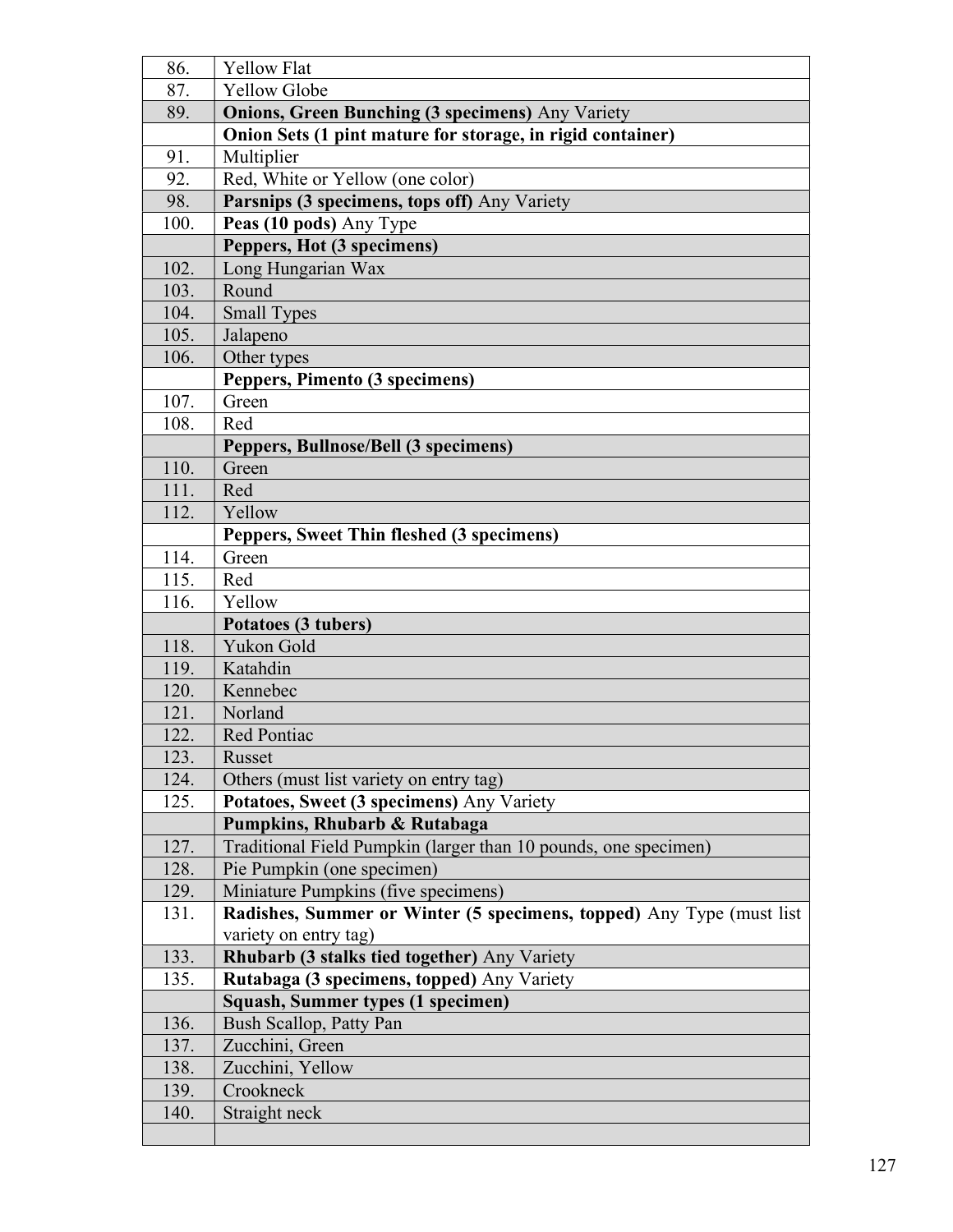|      | Squash, Winter types (1 specimen), Swiss Chard                      |        |        |        |        |        |
|------|---------------------------------------------------------------------|--------|--------|--------|--------|--------|
| 142. | Acorn                                                               |        |        |        |        |        |
| 143. | <b>Butternut</b>                                                    |        |        |        |        |        |
| 144. | Hubbard                                                             |        |        |        |        |        |
| 145. | Spaghetti                                                           |        |        |        |        |        |
| 146. | Other Squash not listed (must list variety on entry tag)            |        |        |        |        |        |
| 148. | Swiss Chard (1 plant in soil) Any Variety                           |        |        |        |        |        |
|      | Tomatoes, Large Fruited (5 specimens, top removed)                  |        |        |        |        |        |
| 150. | Plum                                                                |        |        |        |        |        |
| 151. | Mature Green                                                        |        |        |        |        |        |
| 152. | Pink                                                                |        |        |        |        |        |
| 153. | Red                                                                 |        |        |        |        |        |
| 154. | Yellow                                                              |        |        |        |        |        |
| 155. | Other (must list variety on entry tag)                              |        |        |        |        |        |
|      | <b>Tomatoes, Small Fruited, Red or Yellow, Tops removed</b>         |        |        |        |        |        |
| 158. | Cherry (10 specimens)                                               |        |        |        |        |        |
| 159. | Husk Tomato/Ground Cherry (1 quart)                                 |        |        |        |        |        |
| 160. | Pear Shaped (10 specimens)                                          |        |        |        |        |        |
| 162. | Turnips (5 specimens, topped) Any Variety                           |        |        |        |        |        |
| 164. | Watercress (1 bunch tied in water) Any Variety                      |        |        |        |        |        |
|      | Watermelon (1 specimen)                                             |        |        |        |        |        |
| 166. | Largest Single Watermelon                                           |        |        |        |        |        |
| 167. | Midget Type                                                         |        |        |        |        |        |
| 168. | Oblong Shape                                                        |        |        |        |        |        |
| 169. | Round or Oval Shape                                                 |        |        |        |        |        |
|      | <b>Vegetable Contests; Gourds &amp; Pumpkin</b>                     |        |        |        |        |        |
| 171. | Bottle Gourd (1 specimen)                                           |        |        |        |        |        |
| 172. | Mixed (3 specimens)                                                 |        |        |        |        |        |
| 173. | One Variety (3 specimens)                                           |        |        |        |        |        |
| 174. | Collection (Attractive display of at least 6 types, no count limit) |        |        |        |        |        |
| 176. | Largest Pumpkin or Squash (1 specimen - specify weight on card)     |        |        |        |        |        |
| 177. | Baskets of Vegetables (5 or more                                    | 25.00  | \$5.50 | \$4.50 | \$3.50 | \$2.50 |
|      | kinds attractively displayed)                                       |        |        |        |        |        |
|      | \$25 will be awarded to the                                         |        |        |        |        |        |
|      | <b>first-place winner Sponsored</b>                                 |        |        |        |        |        |
|      | by our friends, SW PA                                               |        |        |        |        |        |
|      | <b>SUPPORT</b><br><b>FARMS</b><br>$\boldsymbol{\mathcal{X}}$        |        |        |        |        |        |
|      | MARKETS GROUP <sup>(</sup> C)                                       |        |        |        |        |        |
| 179. | Commercial Display: Best display                                    | \$25   | \$20   | \$15   | \$5    |        |
|      | by a commercial grower not to                                       |        |        |        |        |        |
|      | exceed 9 sq. feet. Emphasis on less                                 |        |        |        |        |        |
|      | commonly used vegetables and new                                    |        |        |        |        |        |
|      | or improved varieties. Attractively                                 |        |        |        |        |        |
|      | displayed and identified.                                           |        |        |        |        |        |
| 185. | Vegetable Freaks                                                    | \$3.50 | \$3.00 | \$2.50 | \$2.00 | \$1.00 |